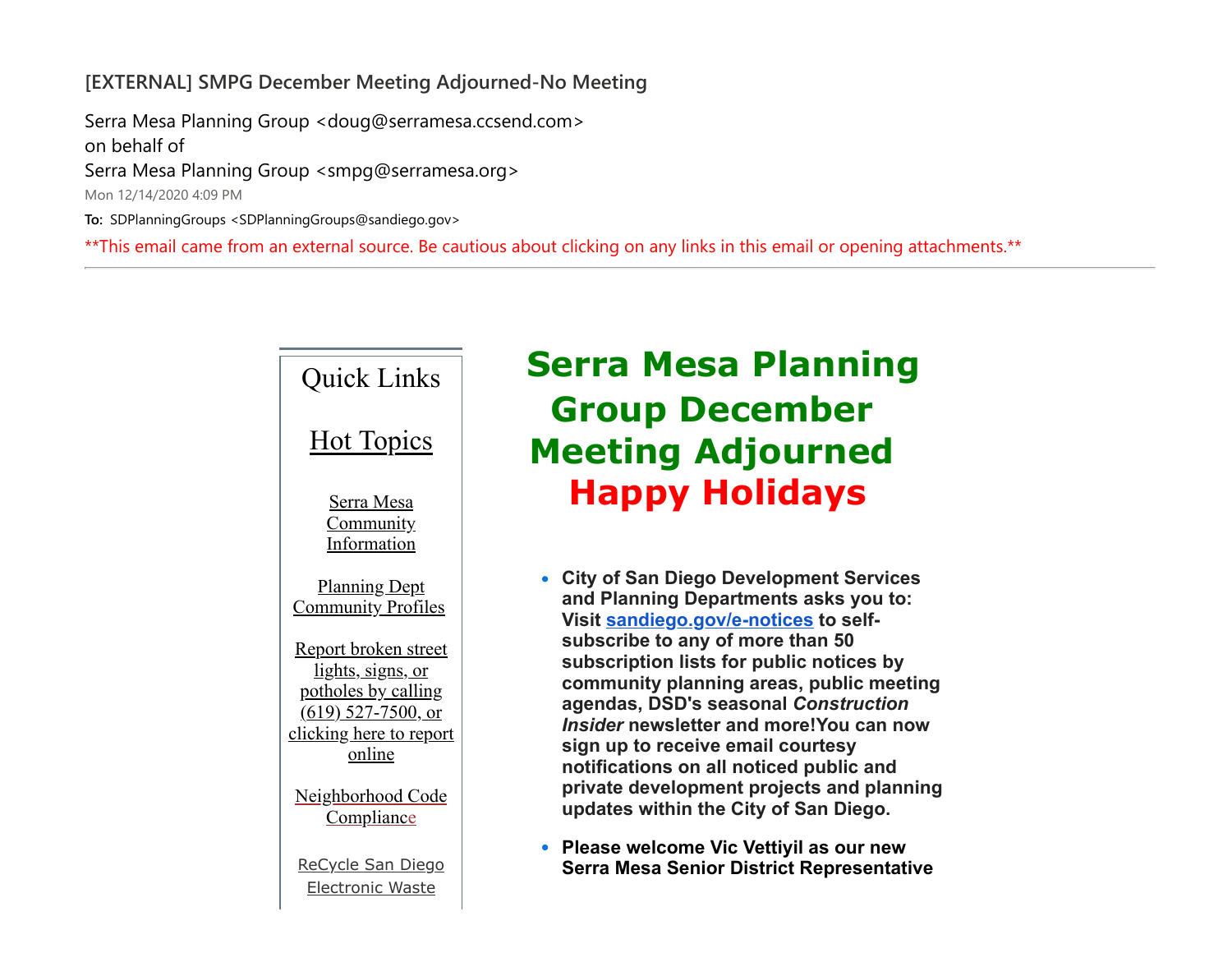[Station](https://urldefense.com/v3/__http://r20.rs6.net/tn.jsp?f=001Oof5wLG75_q3DYIjYy8iwgwXAdJ3gCOD1fV2gcPLObGJSU3c1quVQ66QNEt4w1fpqwW0AX_KIIzwj1wNqLIor-MfQckpp19fIA3kh154iFktGIO8nrvGJ16MUd0ZYvgTZ6HIVflJ-d1Vq2PSBLIRlybLMj2VksngfuoDcGNJnDHgSR_mMIMZEw==&c=i2Hn8dnNk0XlR-8SqzeKVD8q-VLkkveMq7bwLrr92r0Bqn6YT_saEA==&ch=-A3Y8o-RxRd1U9ara7kwoceOnTYG0qL7LfUuivbj0eAZgpRG-hyjAQ==__;!!OBed2aHXvKmHymw!iakMonA54WYYtR6sH_vdnWaREzmKOBugXfUjD-XHR7nrwe4kOur7-JaT-p6VfZtwF7f4R-mSGg$) **and Policy Advisor for District 7 Council member, Raul Campillo. City of San Diego Contact: E: [vvettiyil@sandiego.gov](mailto:vvettiyil@sandiego.gov) Office: 619-236-6749**

> **Vic was born and raised in Tucson, AZ. He moved to San Diego to attend the University of California, San Diego where he earned his bachelors degree in Public Health with a minor in Film Studies. Vic now serves as the Senior District Representative for District 7 in the office of newly elected Councilman Raul Campillo. Vic joined the office after serving in various community outreach positions on campaigns for Congressman Mike Levin, Congresswoman Sara Jacobs, Senator Elizabeth Warren, and former Congressman Gil Cisneros. In his spare time, Vic can be found hiking a nature trail in San Diego with his dog, Kaido, or spending time exploring the rest of the city. Vic represents the communities of Tierrasanta and Serra Mesa.**

> **He wants to reach out to the community to discuss priorities and issues and to create a great working relationship with Serra Mesa and the community council. Look forward to seeing him at our next SMPG meeting in January.**

**Next meeting January 17th, 2021**

Please forward this notice to your neighbors and friends, and encourage them to "Join Our Mailing List"